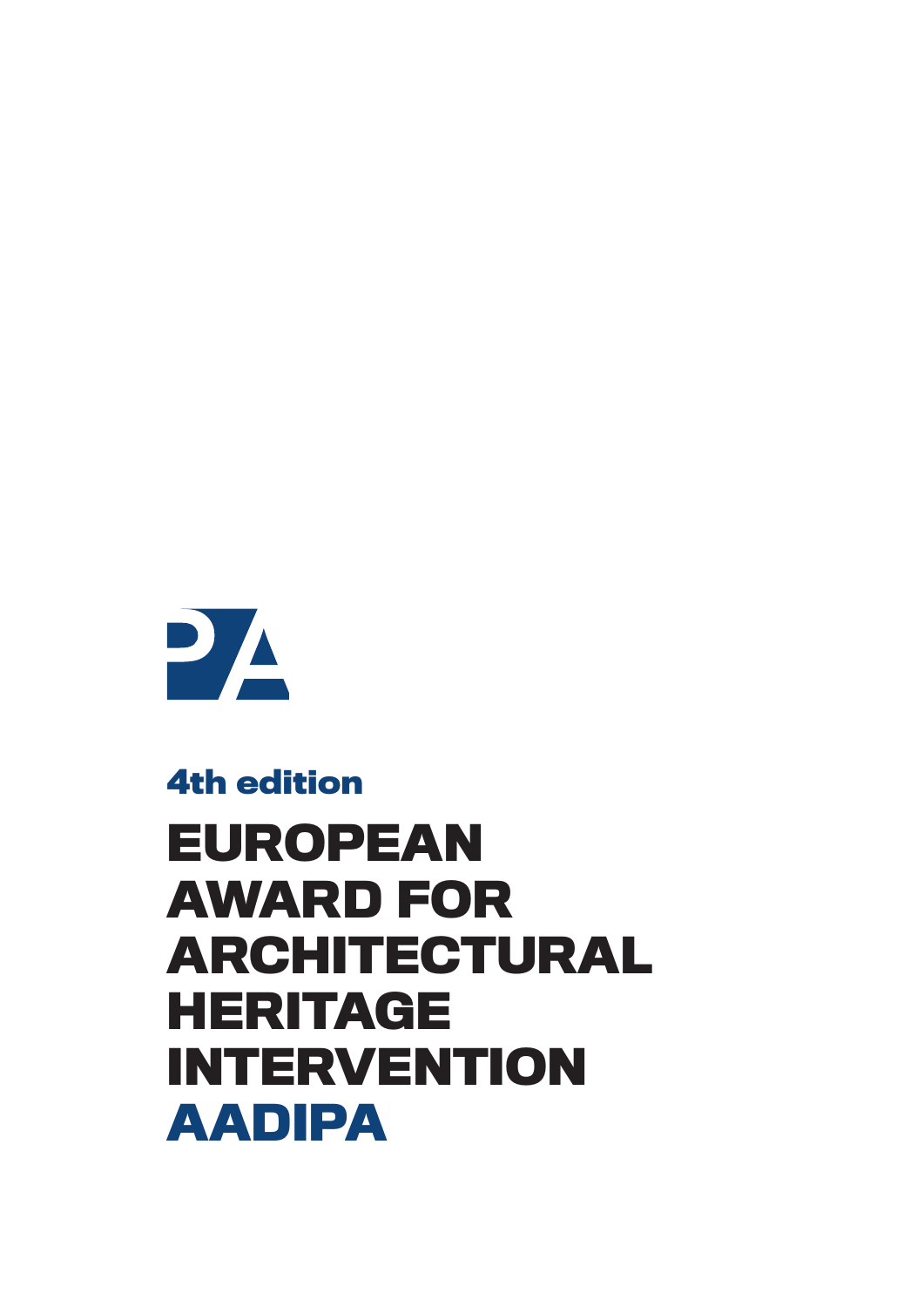

### **The European Award for Architectural Heritage intervention AADIPA** is a biennial

contest organized with the support of COAC (Official Association of Architects of Catalonia) and AADIPA (Association of Architects for the Defence and Intervention in Architectural Heritage), the purpose of which is to distinguish quality heritage interventions and contribute to their disclosure.

**The contest is aimed at consolidating itself as a catalyst and observatory** of new challenges added to the conservation and intervention in built heritage by the globalization of contemporary architecture.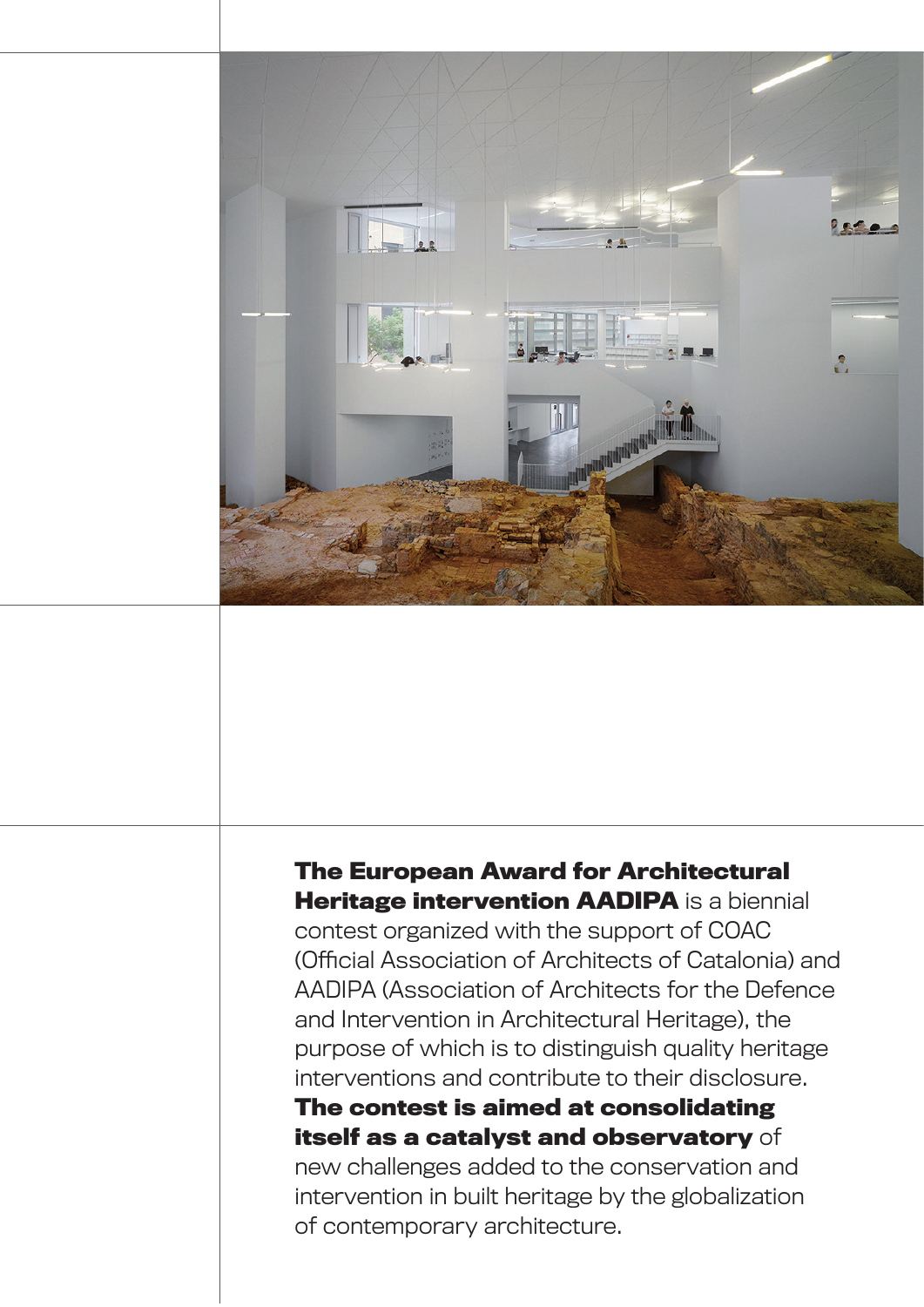- **Rules · Categories**
	- **· Who**
	- **· Requirements**
	- **· Registration and delivery of documentation**
	- **· Documentation required**
	- **· Jury**
	- **· Assessment criteria**
	- **· Awards**
	- **· Calendar**
	- **· Intellectual property and assignment of image reproduction rights**
	- **· Management team**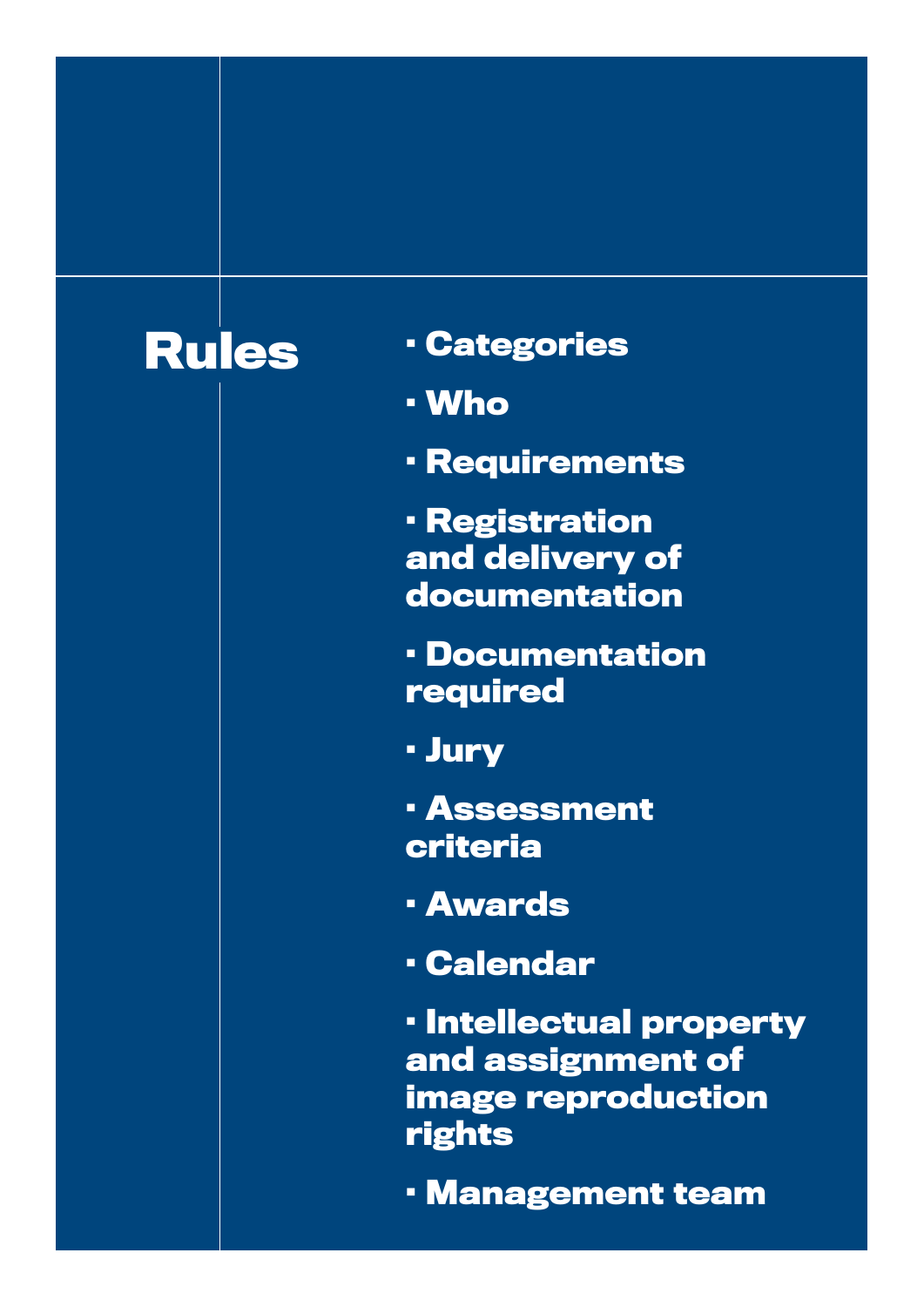### **Categories**

The call is divided into four categories:

#### **Category A: Intervention in built heritage**

Aimed at all those architectural interventions, ephemeral or permanent, in buildings, at any scale. Interventions are mainly considered in protected buildings and groups of buildings, but may also involve all those interventions of culturally specific interest which have no protection, but are embedded in an urban or naturally protected space and help to define its historic character.

#### **Category B: Outdoor spaces**

Aimed at all those interventions intended to propose solutions to the historic public space, understood as a space facilitating the social and economic relations that exist in historic centres. Those spaces that are declared monumental groups of buildings are also included, as are those that constitute the origin of villages, towns and cities. Interventions in the area of monuments and cultural landscapes are also accepted.

#### **Category C: Urban Planning**

Aimed at all those Special Plans for heritage protection, catalogues, inventories, or other planning instruments, involving the protection, conservation and enhancement of architectural heritage. General planning documents, those documents derived from planning, etc., are also included, as well as those at local level that are aimed at the protection of architectural heritage.

#### **Category D: Dissemination**

Aimed at all those initiatives and actions which are mainly concerned with the dissemination of architectural heritage values, not only among professionals and technicians in the industry, but in society in general. Publications, articles, audiovisual accounts, presentations, events and all kinds of activities related to the promotion and appreciation of this heritage are also accepted.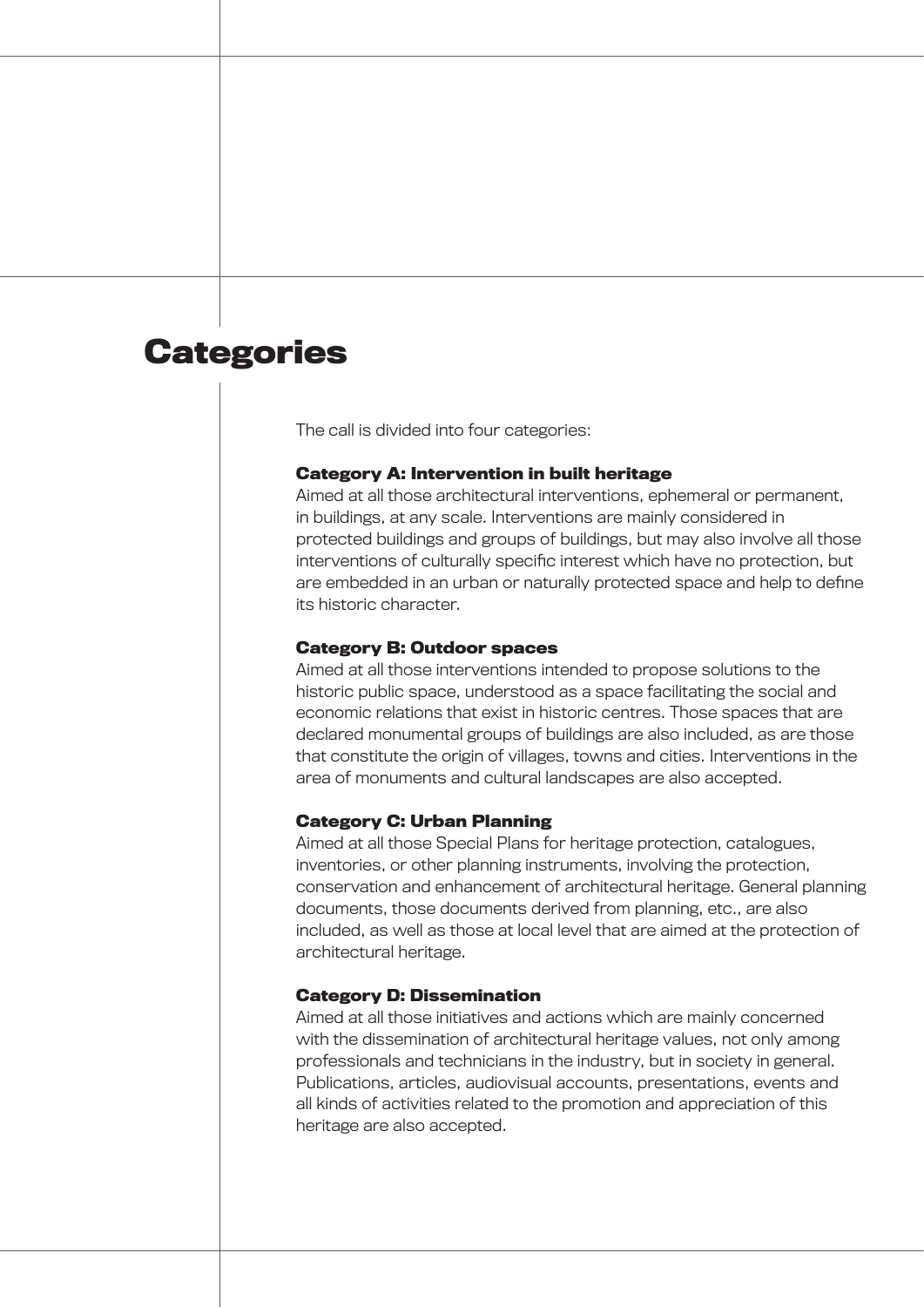### **Who**

Any professionals or associations linked to architectural heritage, such us: **architects and architectural firms, town planners, historians, archaeologists or AADIPA members** are eligible for entry.

**The following groups of people may not enter the contest:**

Any member of the COAC board, those connected to it and the AADIPA board.

Any jury member, or the members of the management team of the awards,

as well as employees, collaborators or their associates or those related to them (until second degree of consanguinity and second of affinity).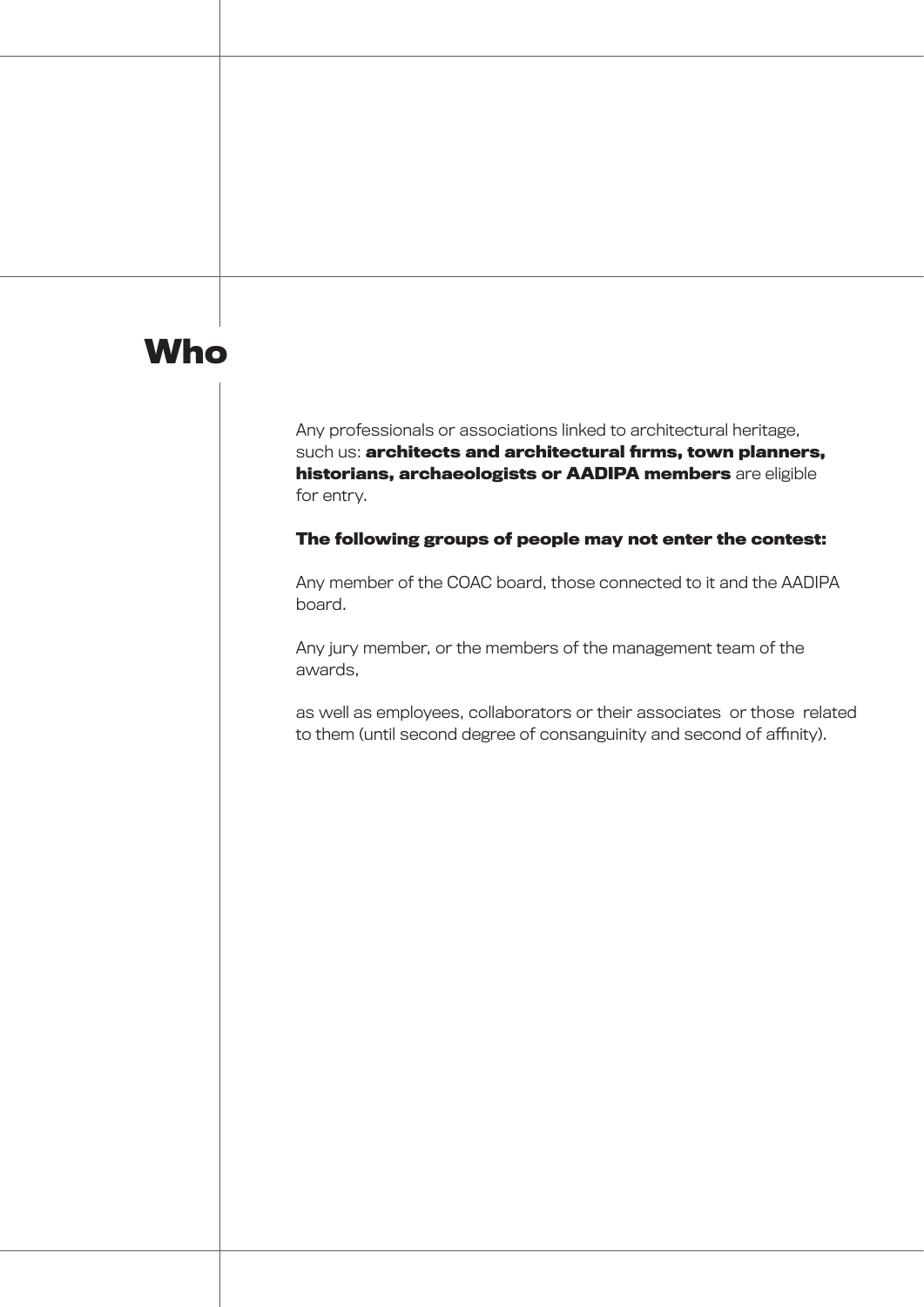## **Requirements**

**All submissions** must be entered into one of the above categories and they must **have been done or published** in the period between **January 1st, 2012 and December 31st, 2018.**

The same author may present more than one work, piece or publication. A single intervention can apply for the award in different categories. But the specific documentation required for each of the categories must be presented.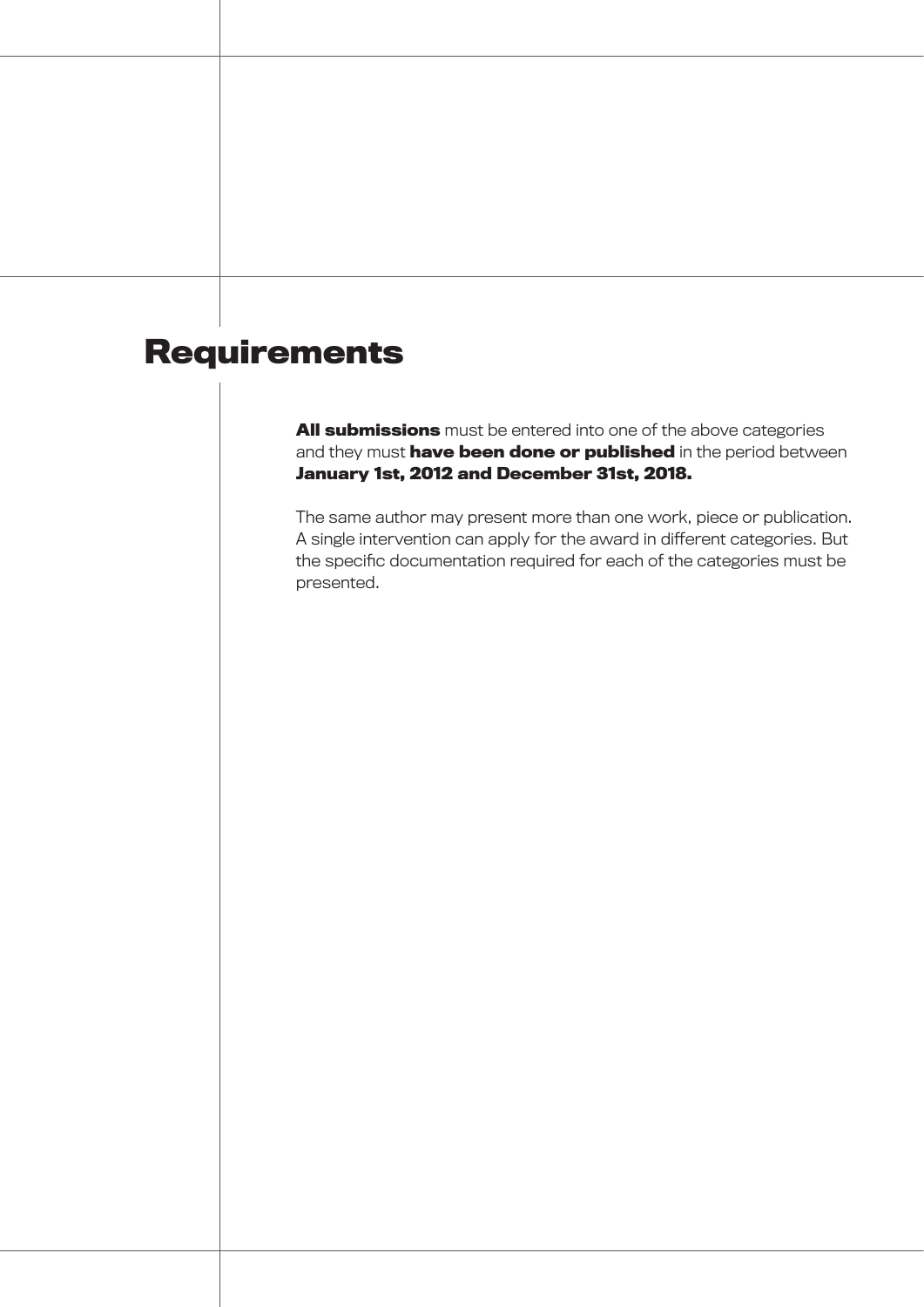### **Registration and delivery of documentation**

#### **The deadline for submission of documentation will be on April 5th, 2019 at 24.00.**

The registration fee is **70 Euros** (VAT included) for general entries and **60 Euro** (VAT included) for AADIPA members. Prices are for each piece of work submitted to the Award.

**Payment will be by bank transfer,** stating: **European Award for Architectural Heritage Intervention AADIPA the author's name and the work's name**

Bank account number:

**Caja de Arquitectos C/ Arcs, 1 08002 Barcelona. Spain**

#### **BIC: CASDESBBXXX IBAN: ES29 3183 0800 8300 0000 4369**

Proof of payment and all requested documentation as detailed in the following section of the rules will be sent electronically via the website.

#### **www.eu-architecturalheritage.org**

For any questions or doubts contact via e-mail award@eu-architecturalheritage.org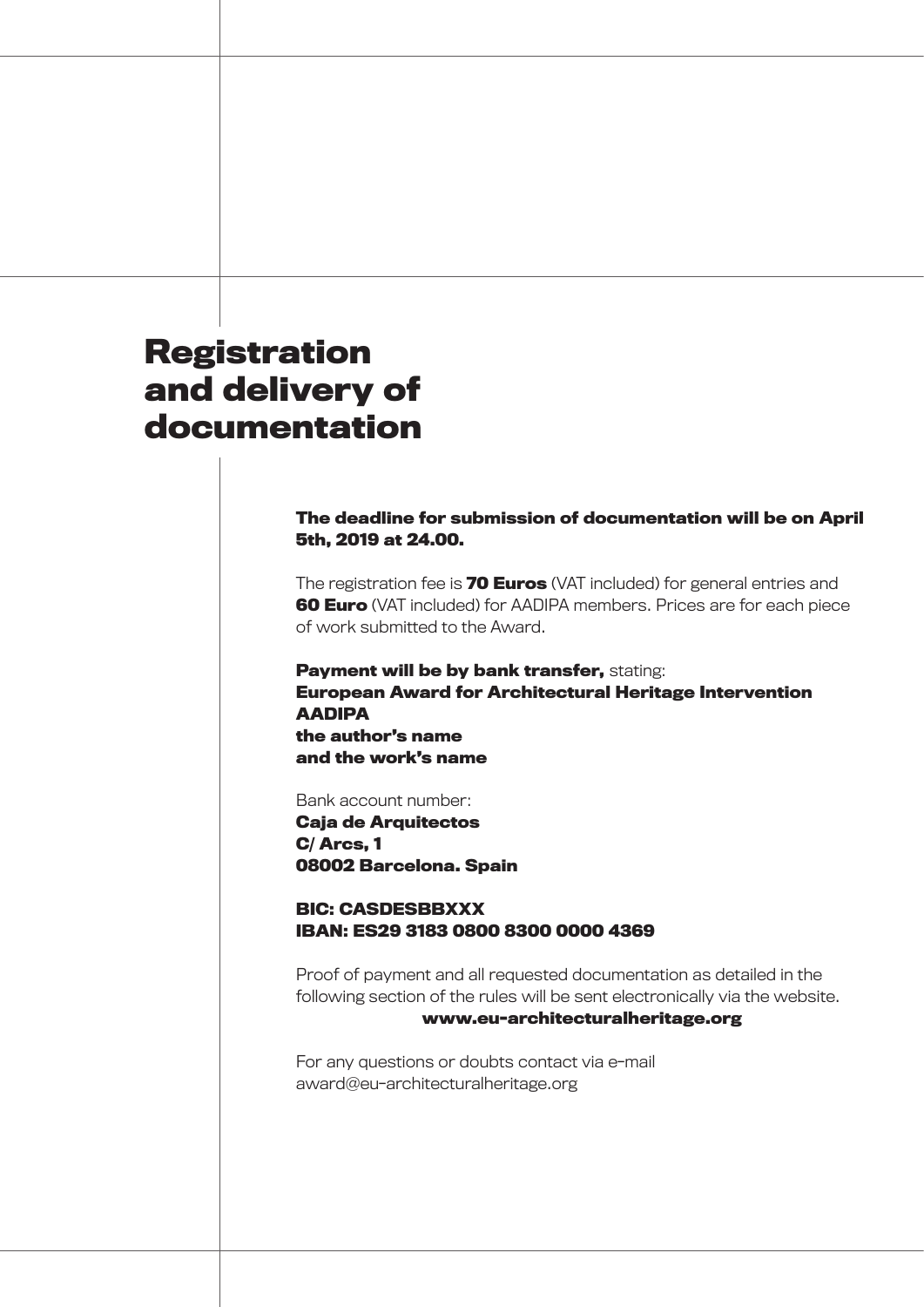### **Documentation required**

#### **1. Registration and sworn statement**

Registration for the fourth edition of the European Award for Architectural Heritage Intervention, takes place on the award´s website. Together with the documentation required, the registration document should be filled out and the following accepted: the sworn statement, the assignment of rights and the requirements of the data protection.

The **online registration** must be **completed in English.** In the registration process, in each category, **a brief report** of the work is requested which should **not exceed 1060 characters** (including spaces), as well as **a text that reflects the key idea of the project** that should not exceed **325 characters** (including spaces), **both** written **in English.** Likewise, any **text** required **on the work summary sheets** can be **written in any European language, and** in turn, must be translated into **English.**

#### **2. Work summary**

For each work submitted, **a summary will be sent** according to what is listed below for each category.

#### **Categories A and B**

Summary of the intervention presented on 4 DIN A3 single-sided sheets, horizontal format, in PDF format. Composed of drawings, pictures, a brief report and photos of the previous state and the finished work. A photograph depicting the work (Jpg. 300dpi, 15x10 cm).

#### **Category C**

Summary of the work on a maximum of 3 horizontal DIN A3 single-sided sheets, in PDF format. An abstract report on a maximum of 3 DIN A4 sheets will be added. A photograph depicting the work (Jpg. 300dpi, 15x10 cm).

#### **Category D**

Summary of the work on a maximum of 5 vertical DIN A4, single-sided sheets, in PDF format. It will include a brief introduction explaining the contributions of the work presented in relation to the dissemination of architectural heritage values. It can be include photographs, diagrams, etc… A photograph depicting the work (Jpg. 300dpi, 15x10 cm).

Information presented in a format or extension different to that stated in these rules will not be judged. **The name of the proposal, the authors and category shall be written on a visible place on each sheet.**

#### **3. Supporting documentation**

In addition to the summary of the work, the receipt proving payment of the registration fee must be presented.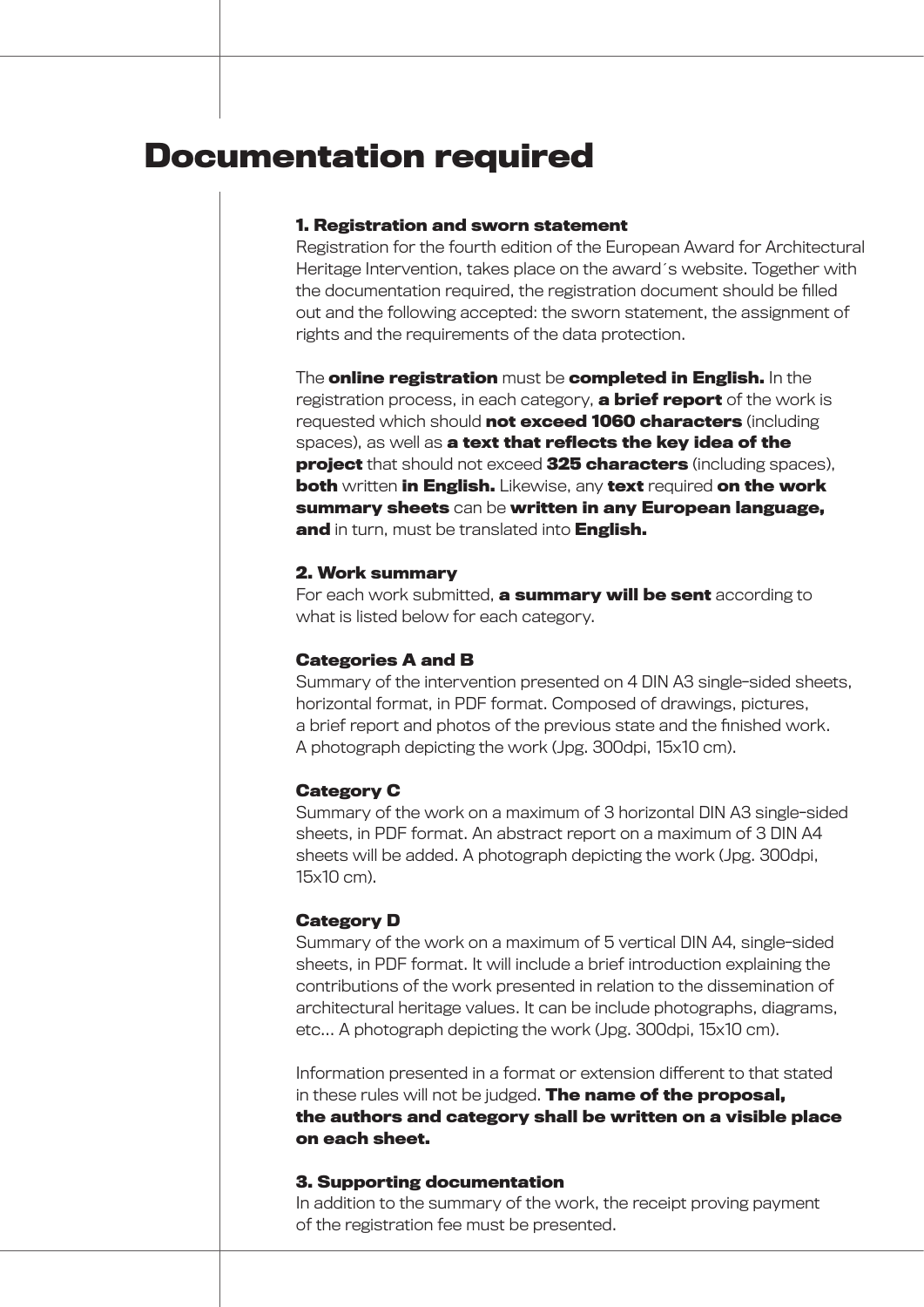### **Jury**

#### The European Award for Architectural Intervention, AADIPA has an **international jury for each category**, consisting of **leading experts in the field of intervention in Architectural Heritage**.

#### **Category A**

Louis Leger. BAST, France Marià Castellò. Marià Castellò Architecture, Spain Leticia Soriano. ALEAOLEA, Spain

#### **Category B**

Benoit Moritz. MSA, Belgium Elisabeth Abalo. abaloalonso arquitectos, Spain Elena Albareda. Cíclica, Spain

#### **Category C**

Chiara Nifosi. Urban Design and Landscape adjunct professor at Politecnico di Milano, Italy. Javier Gallego. Architectural Restoration professor at ETSA Granada, Spain. Joan Casadevall. Gabinet del color, Spain.

#### **Category D**

Mariana Correia. Director of the Escola Superior Gallaecia, and of Ci-ESG Research Centre, Portugal. José Manuel Chacón. Dr. architect, Spain Anna Ramos. Director of the Fundació Mies van der Rohe, Spain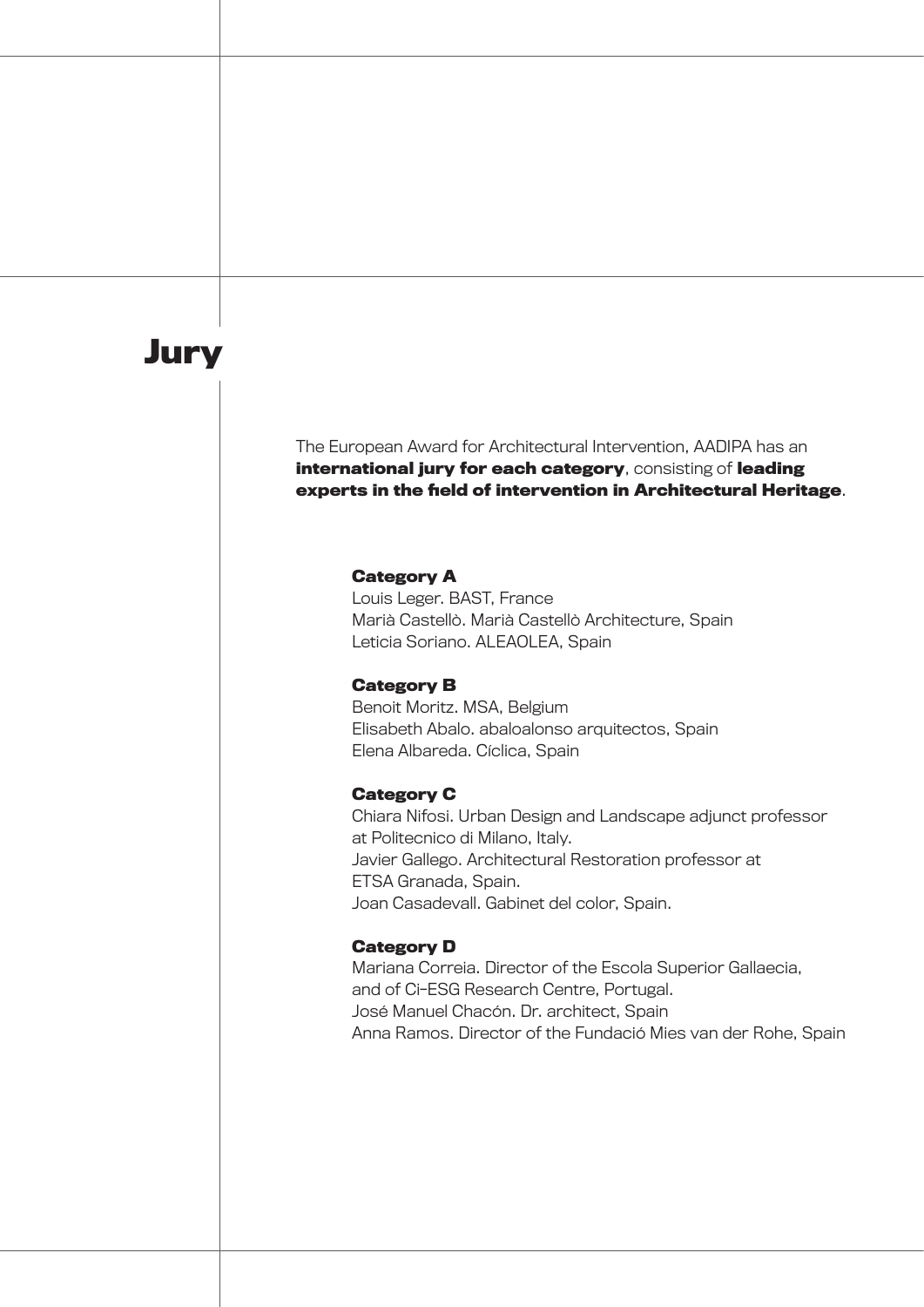### **Assessment criteria**

The jury will evaluate the following:

#### **Categories A and B**

Architectural quality (30 points) Relationship of the project with the environment (25 points) Incorporation of sustainable criteria (15 points) Adjustment to the program (15 points) Innovation of the proposal according to economic viability (15 points)

#### **Category C**

Balance between protection and intervention (30 points) Proposed uses. Economic viability (20 points) Simplicity of implementation of the regulation document (20 points) Quality of the document. Multidisciplinary team. Work methodology (30 points)

#### **Category D**

Originality of the subject (25 points) Methodology of work (25 points) Quality of the work development (25 points) Contribution to the field of architectural Heritage (25 points)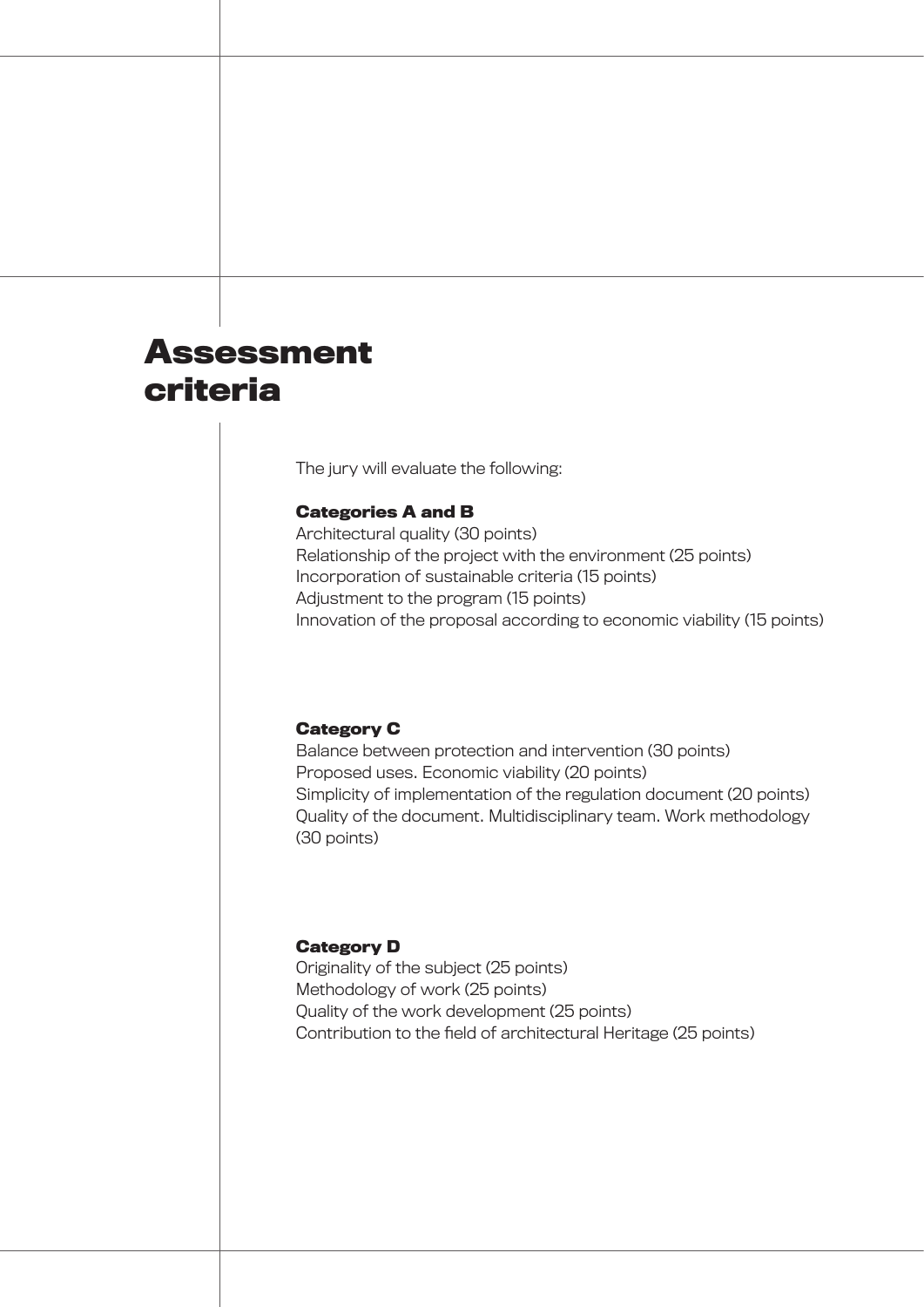### **Awards**

**The** jury will give their **verdict** at the award ceremony to **take place in June 2019 in the city of Barcelona within the framework of the International Biennial of Architectural Heritage.**

The awards for **each category** will be as follows: **Category A: from of a maximum selection of 15, 1 award and 3 finalists will be established. Category B: from of a maximum selection of 10, 1 award and 3 finalists will be established. Category C: 1 award and 3 finalists. Category D: 1 award and 3 finalists.**

In addition, **from all the work presented**, the award organization, **will concede a Special Restoration Award** to the intervention which from a technical and methodological point of view stands out for its quality, precision and respect.-.

The organization reserves the right to declare any award category vacant, stating the appropriate reason on record. The winners will be awarded a framed reproduction of an original photograph by Francesc Català Roca from the historical archive of COAC. The finalists and those selected will receive a diploma.

**The winning entries, finalists, those selected and submitted works will be part of Award Archive and the catalogue published for each issue to document the event.** Likewise, they will be part of an exhibition and/or participate in a conference to describe their work.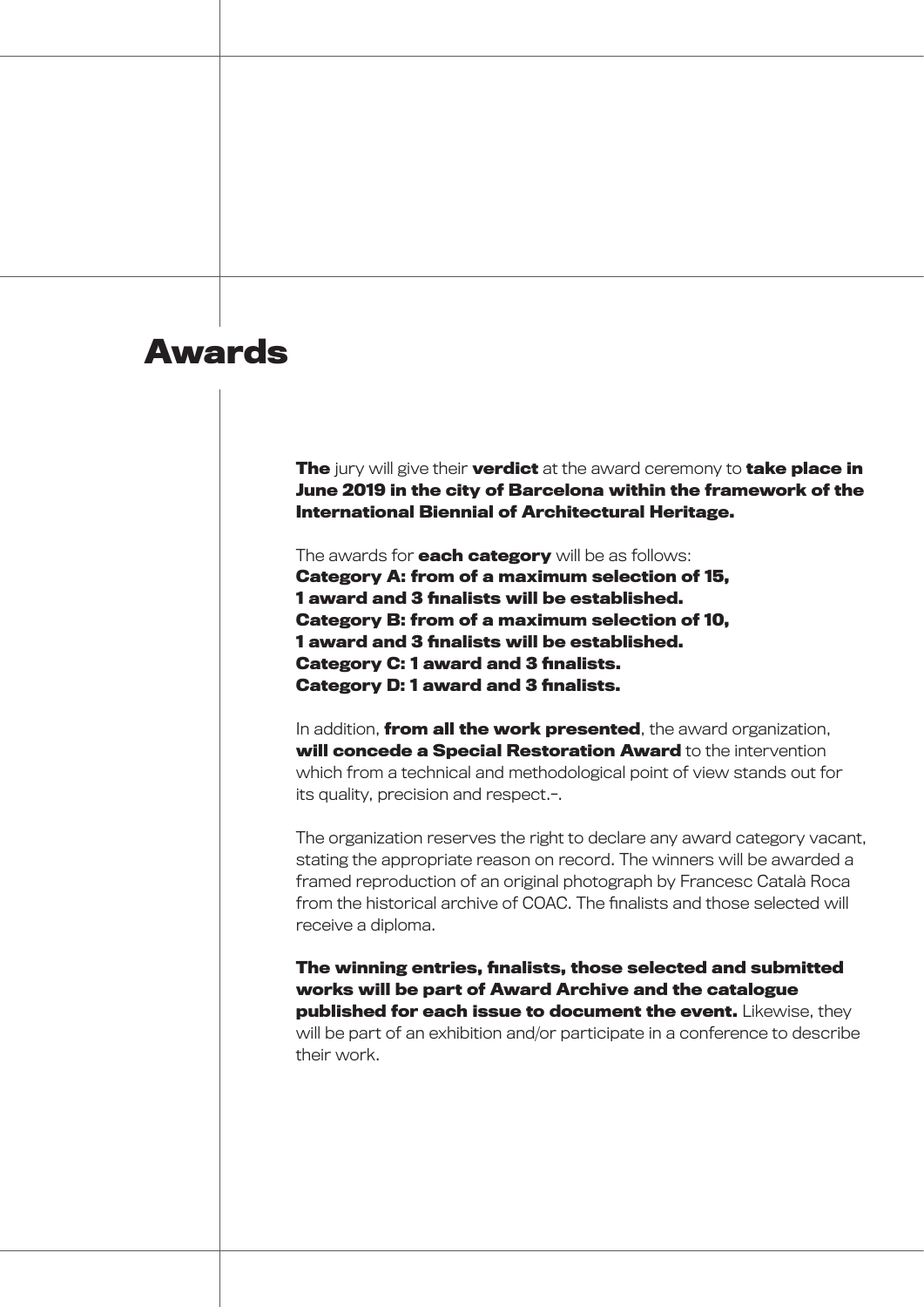# **Calendar**

### **December 17th 2018**

Publication of the contest rules Opening of the call

### **December 17th 2018 - April 5th, 2019**

Registration period and presentation of projects

**April - May 2019** Evaluation period of the projects by the jury

**End of May 2019** Publication of selected projects

**13 June 2019** Jury decision and Award ceremony

**\***Any changes to the calendar will be duly posted on the Award website:

**www.eu-architecturalheritage.org**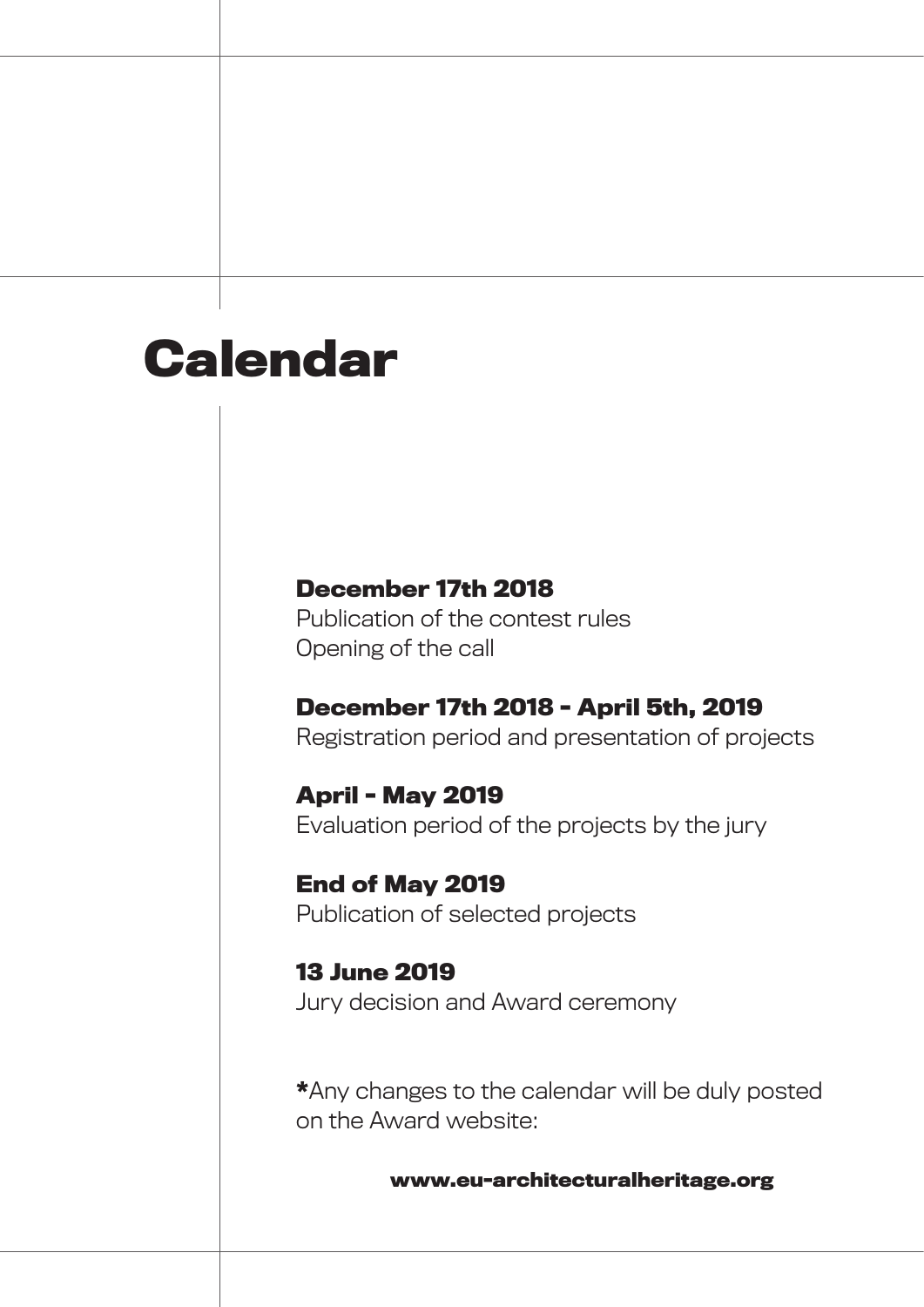### **Intellectual property and assignment of image reproduction rights**

**All pictures, drawings and graphics submitted must be free of copyright.** The authors retain the intellectual property of the works submitted. Contestants will concede the exploitation rights corresponding in order to: publicise the Award and its results, publish the catalogue of the edition, document the web archive of the Award, as well as being part of other actions linked to the visibility of the call.

**The participants declare the acceptance of these rules and the final decisions of the jury just by the taking part in the award.** Participation in the award implies acceptance of the conditions described in this document and the transfer of personal data information for the issue of information and publicity related to the award.

In compliance with the General Regulation UE 2016/679 on the European Data Protection standard applied directly throughout the Spanish state from the 25th of May 2018, we inform you that your data are part of an automated file owned by Col•legi d ' Arquitectes de Catalunya. For more information, see our privacy policy at www.eu-architecturalheritage.org.

We also inform you about the possibility of exercising rights of access, rectification, cancellation and opposition, by directing your request according to the terms and conditions prescribed by law to: Architects' Association of Catalonia, Plaça Nova 5, 08002, Barcelona. dadespersonals@coac.net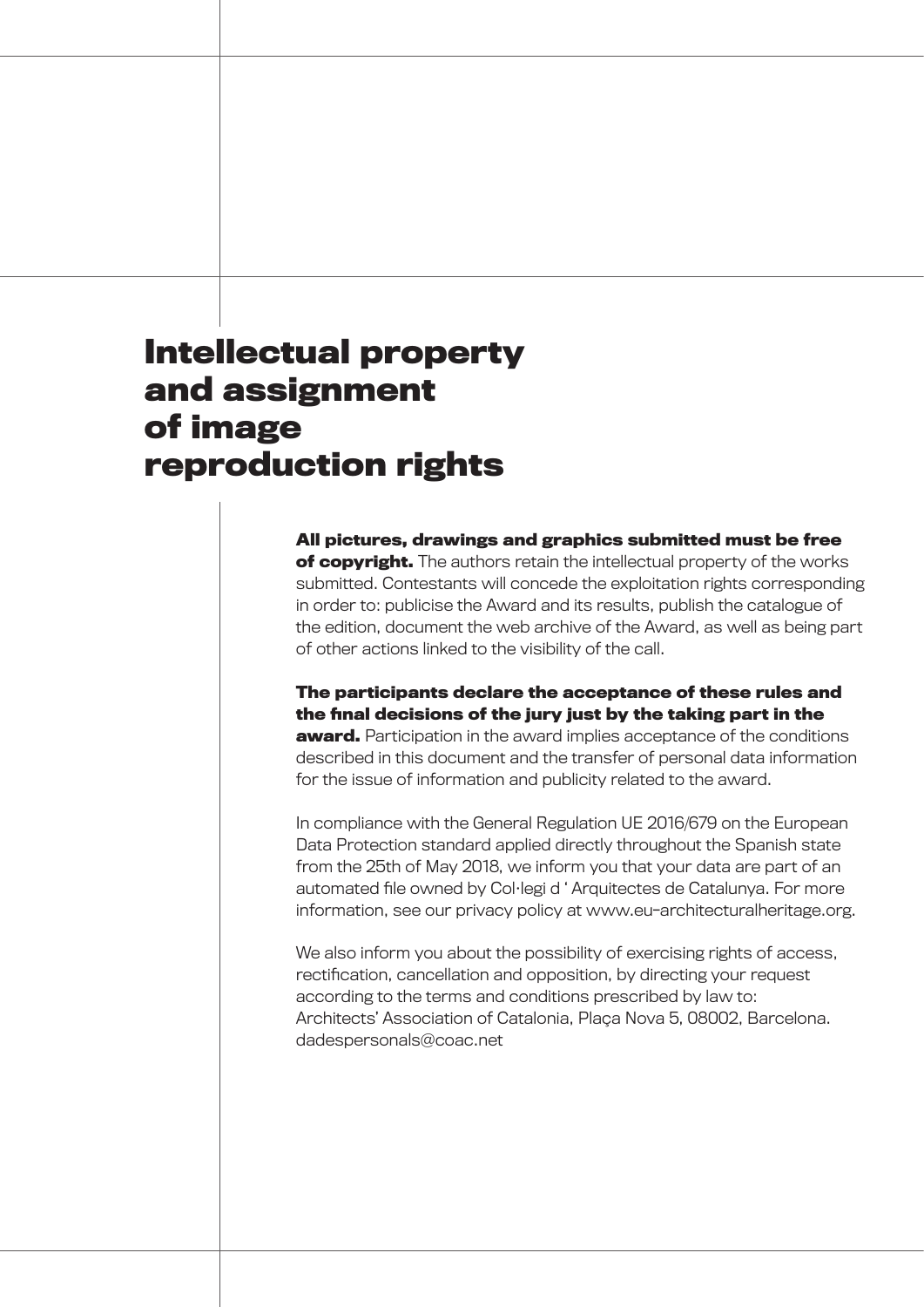### **Management team**

**The award is directed** by members of the Association of Architects for the Defence and Intervention in Architectural Heritage AADIPA, part of the COAC:

**Ramon Calonge Oriol Cusidó Marc Manzano Jordi Portal**